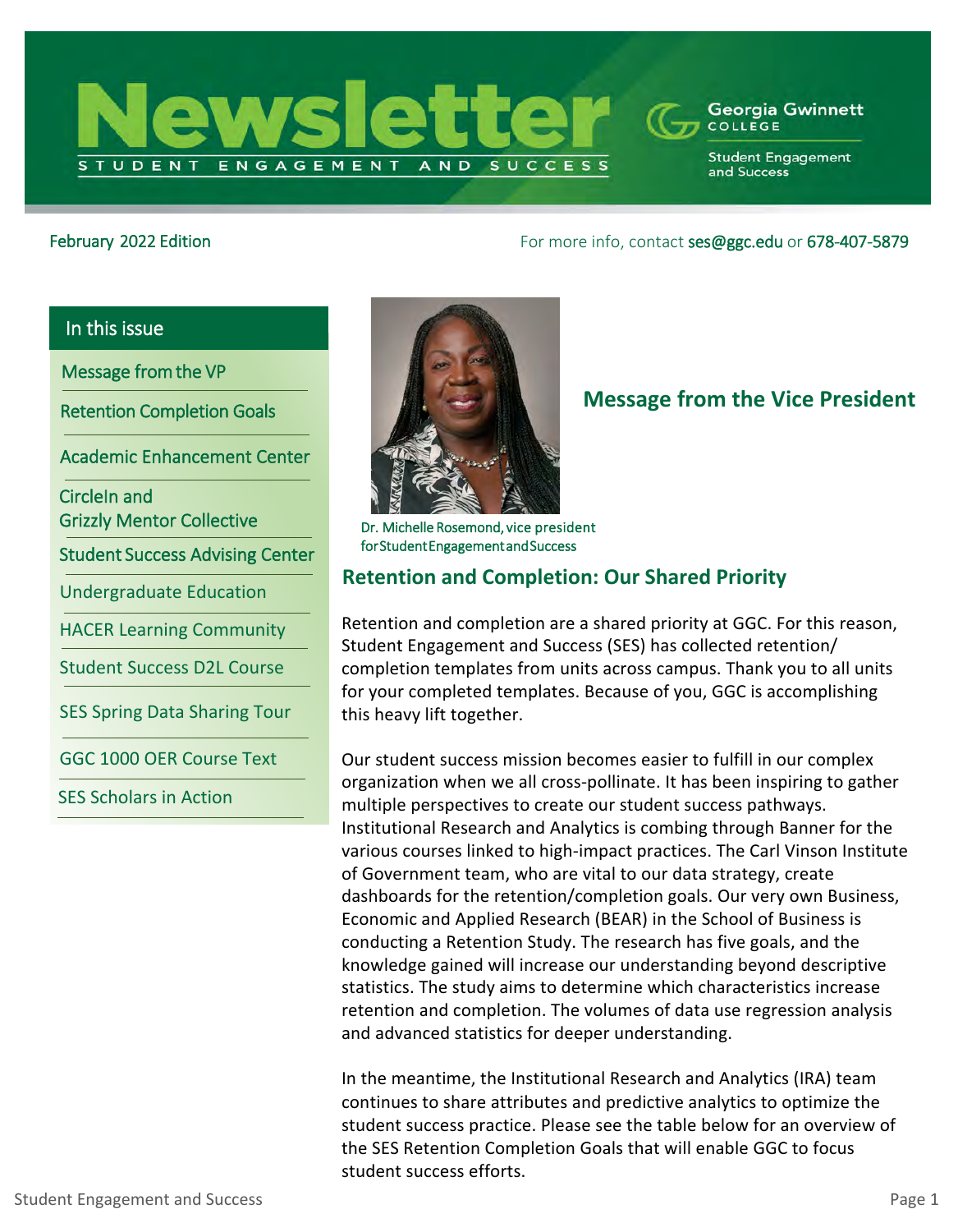

**Student Engagement** and Success

### February 2022 **February 2022 For more info, contact [ses@ggc.edu](mailto:ses@ggc.edu) or 678-407-5879**

| <b>SES Retention Completion Goals</b>                                                                                                                                                                                                                                                                                                                                                                                                                                                                                                                                                                                                                                                                                                                                                                                                                                                                                                                                                                                                                                     | <b>GGC Units</b>                                                                                                                                                                            | <b>Points of Contact in SES</b>                                                                                                                                                                                                                                                                                                                                                                                                                                                                                                                                                  |
|---------------------------------------------------------------------------------------------------------------------------------------------------------------------------------------------------------------------------------------------------------------------------------------------------------------------------------------------------------------------------------------------------------------------------------------------------------------------------------------------------------------------------------------------------------------------------------------------------------------------------------------------------------------------------------------------------------------------------------------------------------------------------------------------------------------------------------------------------------------------------------------------------------------------------------------------------------------------------------------------------------------------------------------------------------------------------|---------------------------------------------------------------------------------------------------------------------------------------------------------------------------------------------|----------------------------------------------------------------------------------------------------------------------------------------------------------------------------------------------------------------------------------------------------------------------------------------------------------------------------------------------------------------------------------------------------------------------------------------------------------------------------------------------------------------------------------------------------------------------------------|
| 1. Provide focused interventions for First<br>Generation students<br>2. Provide focused interventions for GGC<br>students who transfer in and who transfer out<br>3. Develop proactive strategies to lower equity<br>gaps, retention and completion rates for at-<br>risk, under-served student populations<br>4. Track success and retention rates in Learning<br>Support Math and provide innovative<br>interventions to support students to improve<br>rates from baseline.<br>5. Track success and retention rates in Learning<br>Support English and provide innovative<br>interventions to support students to improve<br>rates from baseline<br>6. Increase the first year to sophomore<br>retention rate by exploring and designing a<br>robust First Year Ecosystem that tracks<br>student experience outside of the classroom<br>and DFW rates in key courses<br>7. Create new visualization tools designed for<br>macro, meso and micro campus data users<br>8. Explore Completion Pathways and activities as<br>part of the retention and completion strategy | <b>Academic Affairs</b><br>Advance ment<br><b>Business and Finance</b><br>Human Resources<br>Enrollment<br>Management<br><b>Student Affairs</b><br><b>Student Engagement</b><br>and Success | Sr. Associate Vice President<br>/ Dean of Student Success:<br>Justin Jernigan<br>jjerniga@ggc.edu<br>Associate Dean for Student<br>Success:<br>Dr. Catherine Thomas<br>cthomas30@ggc.edu<br>Associate Dean for Advising<br>Programs:<br>Dr. Karen Jackson<br>kjackson5@ggc.edu<br>Director of the Student<br><b>Success Advising Center:</b><br>Dr. DeAnna Jackson<br>djackso@ggc.edu<br>Director of the Academic<br><b>Enhancement Center:</b><br>Dr. Jerome Lee<br>jlee 102@ggc.edu<br><b>Undergraduate Education</b><br>Coordinator:<br>Mr. Marvin DeWitt<br>mdewitt2@ggc.edu |

Student Engagement and Success welcomes your thoughts and questions. We can be reached at ses@ggc.edu. You may also direct your questions concerning a specific area to the point of contact listed in the table above. We look forward to hearing from you!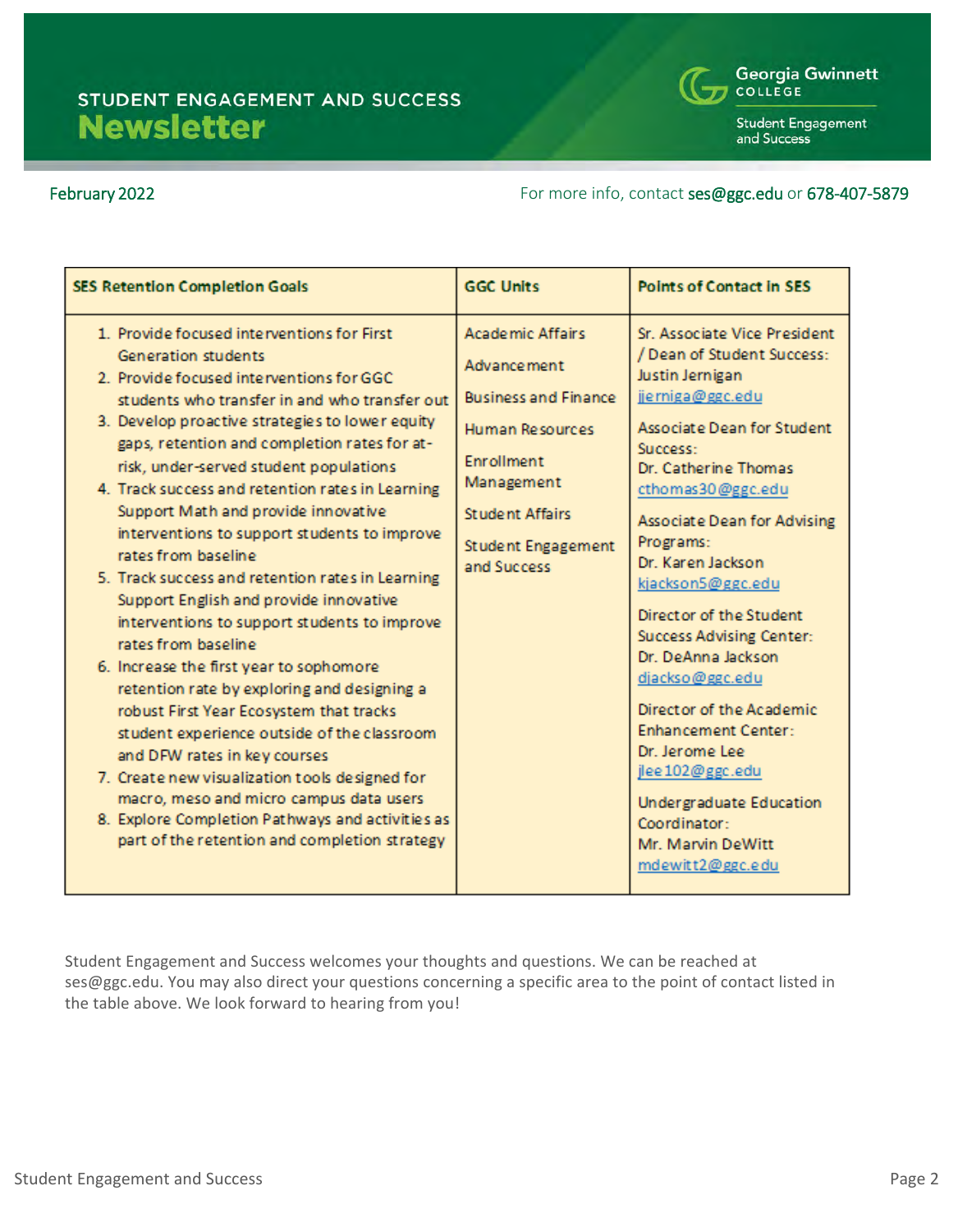

### February 2022 **February 2022 For more info, contact [ses@ggc.edu](mailto:ses@ggc.edu) or 678-407-5879**

### **Academic Enhancement Center Growth and Expansion**

#### The Academic Enhancement Center (AEC) is pleased to welcome several new team members this spring.

- **Dr. Jerome Lee**, AEC director. Dr. Lee comes to GGC from the University of West Georgia, where he served as associate director of academic support.
- **Dr. Travis Henry**, full-time writing tutor. Dr. Henry most recently taught at Shiloh Middle School and UGA and has also taught English at international institutions.
- **Noah Atherstone**, peer math tutor; **Jordyn Hundley-Bailey**, peer writing tutor/PSI leader; **Minki Park**, peer math tutor. Noah, Jordyn and Minki will assist their fellow students in learning subject matter and study skills towards achieving success in their studies.

## **Academic Enhancement Center's Spring Hours**

The Academic Enhancement Center's (AEC) spring hours are Monday-Thursday 9 a.m.-7 p.m., Friday 9 a.m.-5 p.m., and Saturday and Sunday 1-5 p.m. Please encourage your students and mentees to make an appointment and take their learning to the next level.

To schedule, please stop by the AEC in W-1160 or call 678-407-5191. Students may also access online tutoring opportunities through the "Free Online Tutoring" button or study tools and classmate groups through the "Circle In" button on their D2L navigation bar.



The Academic Enhancement Center (AEC) is located in W-1160.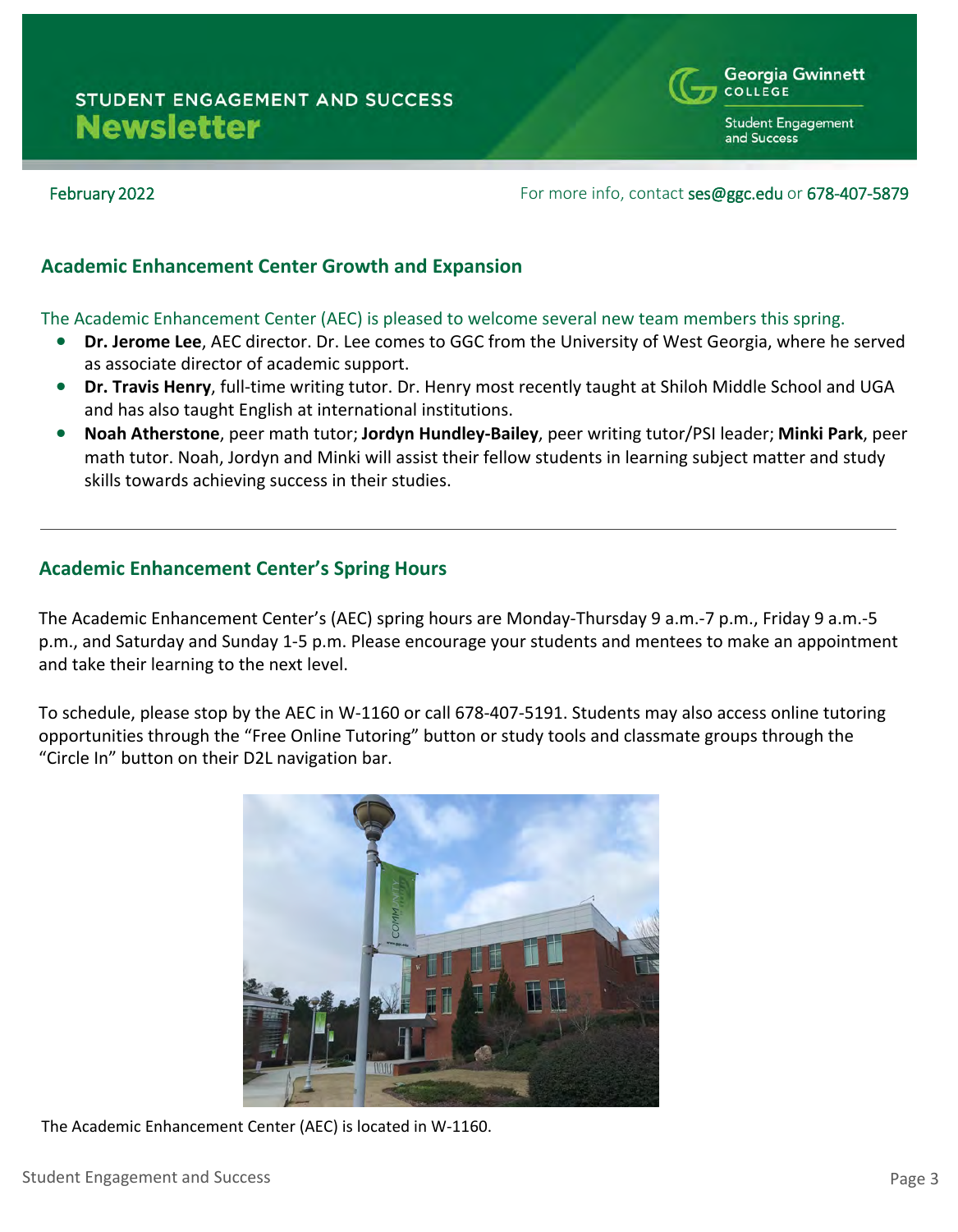

**Student Engagement** and Success

#### February 2022 **February 2022 For more info, contact [ses@ggc.edu](mailto:ses@ggc.edu) or 678-407-5879**

## **CircleInGroupStudyAppProvidesGGCStudentswithVirtualStudyCafé**

CircleIn is another excellent new resource for our students. It offers the opportunity to stay connected to peers in the same class by providing space to form online study groups through text and video chat and/or collaboration on notes/flashcards. These virtual resources are critical for our students as the effects of the pandemic continue.

As Student Engagement and Succes has implemented this high-impact practice, we're continually listening and learning from faculty about their concerns. **[HowCircleInDeters](https://drive.google.com/file/d/1k0oLLIasoUWSl_C-kacf5wkfqbwV7LWs/view?usp=sharing) Cheating** is designed to capture the concerns of faculty about how CircleIn handles academic safety, integrity and cheating, and **CircleIn [FacultyHub](https://faculty.circleinapp.com/ggc)** has a great deal of useful information and videos for faculty to consult.

Thank you as always for your feedback. CircleIn continues to award GGC students for learning through generous scholarships each semester.

## **Grizzly Mentor Collective**

We'd like to celebrate our partnership with Jennifer Hendrickson, associate vice president for Advancement, and her staff for supporting us with an extra push to identify alumni mentors for 320 undergraduate students. The conversations during several meetings to set expectations successfully create the buy-in for recent GGC alumni to mentor first-year and sophomore students. The push and support for our students are critical. The information we have learned from students in the Be Well initiative and Institutional Research and Analytics data measuring lingering effects from the pandemic motivates Student Engagement and Success to continue to identify effective activities to yield effective support long after the pandemic is resolved.



CircleIn and Grizzly Mentor Collective can help GGC students to reach success in their Spring studies.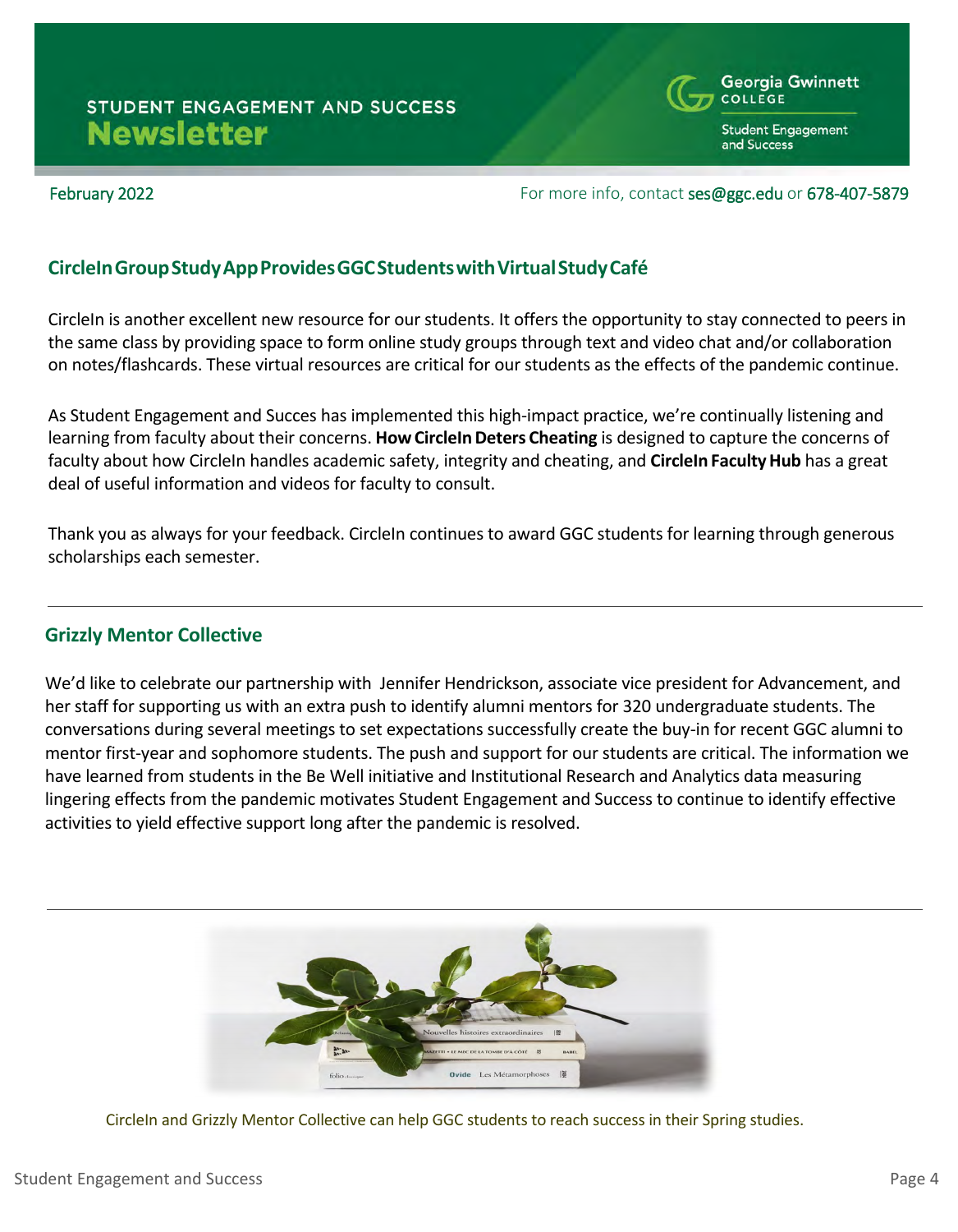#### February 2022 **February 2022 For more info, contact ses@ggc.edu or 678-407-5879**

### **Student Success Advising Center**

#### **Helping Students Prepare for a Successful Semester**

The Student Success Advising Center was busy during January. The advisors had 409 scheduled and drop-in appointments with students from Jan 4-24. Roughly half of these appointments were with drop-in students. Working with faculty mentors, the advising team also supported 93 students during the virtual registration session on Jan. 13. Following the drop/add period, advisors have started to check in with their advisees to build the foundation for a successful semester.

This semester, student success advisors will work with 83 GROW students who are working to improve their academic standing after being placed on academic suspension. Students in the Grizzly Renewal Opportunity Workshop (GROW) Program meet bi-weekly with student success advisors to work on improving student success skills, goal-setting and utilizing relevant campus resources.

### **Undergraduate Education Tackles Retention and Completion Goals 3-6**

Marvin DeWitt, GGC's undergraduate education coordinator, has worked specifically to address Student Engagement and Success' Retention and Completion Goals 3-6:

3. Develop proactive strategies to lower equity gaps, retention and completion rates for at-risk, underserved student populations.

4. Track success and retention rates in Learning Support Math and provide innovative interventions to support students to improve rates from baseline.

5. Track success and retention rates in Learning Support English and provide innovative interventions to support students to improve rates from baseline.

6. Increase the first-year to sophomore retention rate by exploring and designing a robust first-year ecosystem that tracks student experience outside of the classroom and DFW rates in key courses.

DeWitt's examination of trends in new students' completion of the Accuplacer placement test, work developing the Student Success D2L page, and involvement with the First-Year Seminar have been notable contributions.

A GGC team attended the First Year Experience conference in Orlando, Florida in February. Pictured from left to right are Marvin DeWitt, undergraduate education coordinator; Nancy Ciudad-Simmons, senior student success advisor; Wendy Anderson, senior student success advisor; Dr. Karen Jackson, associate dean for advising programs; Dr. Susan Bussey, associate professor of English; Dr. Michelle Rosemond, vice president for Student Engagement and Success; and Diana Rowe, senior student success advisor.





**Student Engagement** and Success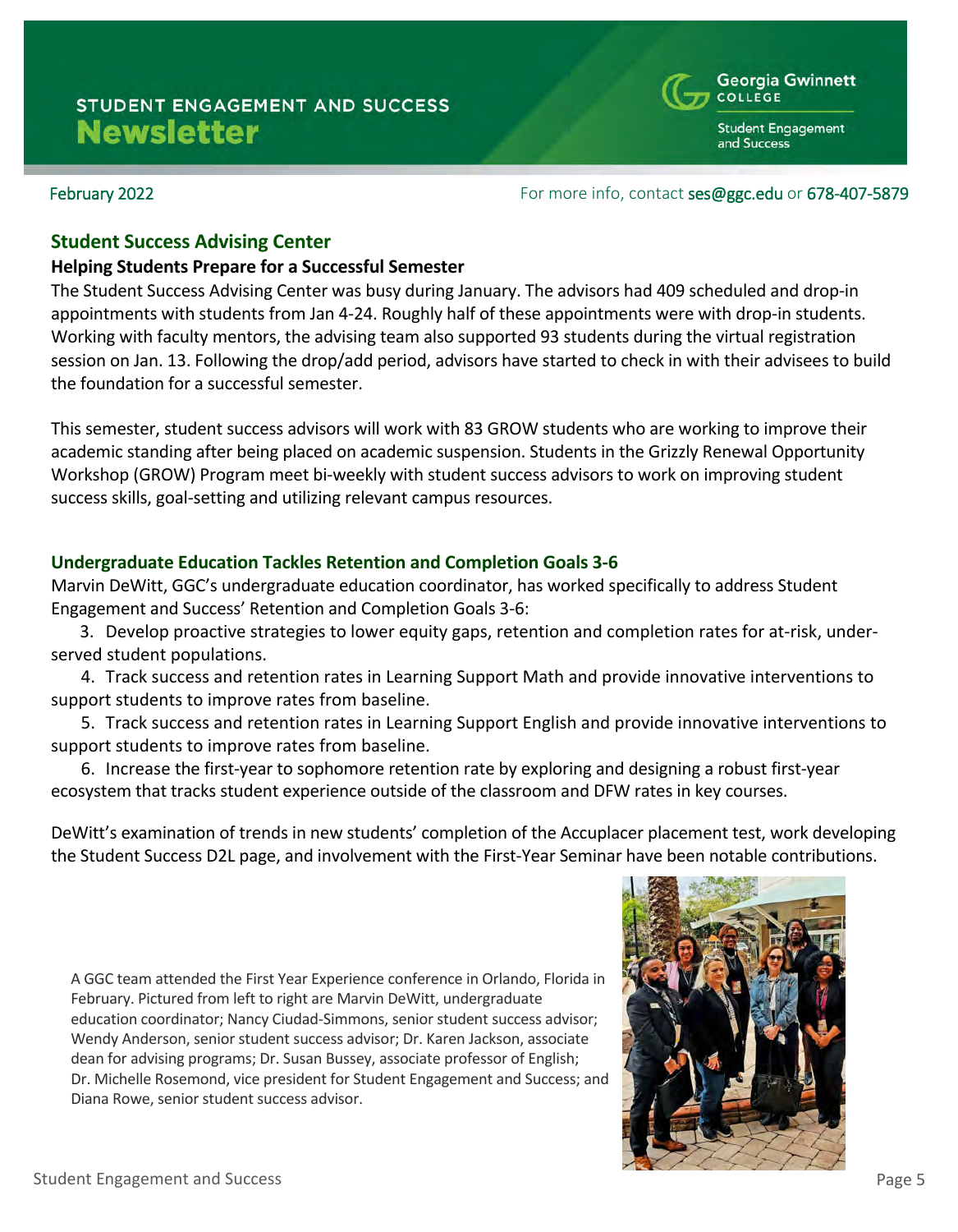**Student Engagement** and Success

### February 2022 **February 2022 For more info, contact ses@ggc.edu or 678-407-5879**

## **GGC's HACER Learning Community**

The HACER (Hispanic Achievers Committed to Excellence in Results) learning community at GGC provides culturally relevant support for students on the path to graduation while offering the opportunity to live on campus in GGC's suite-style housing.

- Students explore Hispanic and Latino cultures.
- There is an on-campus, living-learning community option.
- Participating students may take intermediate Spanish language courses.
- There are dedicated bilingual advisors and a bilingual tutor associated with the program.
- Students can learn from faculty and bilingual peer mentors
- Participants in the learning community are encouraged to pursue study abroad opportunities.
- HACER supports the college's progress toward attaining Hispanic Serving Institution designation.

To discover more about upcoming HACER events visit our Student Engagement and Success homepage or to join HACER, visit **[Learning Communities/HACER](https://www.ggc.edu/academics/learning-communities/hacer/)** or contact us at LearningCommunities@ggc.edu.



In a recent HACER workshop, Dr. David Sepulveda, assistant professor of English, led the session "Immigrants as Professional Cross-Cultural Communicators." Sepulveda (at right) is joined here by Alejandro Osorio, '23, information technology, HACER peer mentor;Nancy Ciudad-Simmons, senior student success advisor; and Diana Gonzalez, student success advisor.

## **SES Launches Student Success course in D2L**

#### **Did you know we have a virtual one-stop shop for student success resources?**

All faculty and students have access to the Student Success course in D2L under the "All" menu. On this site, you will find important information and valuable resources from key support areas around campus such as the Academic Enhancement Center (AEC), Student Success Advising Center (SSAC), Counseling and Psychological Services (CAPS), Career Development and Advising Center (CDAC), Financial Aid, Kaufman Library, and more.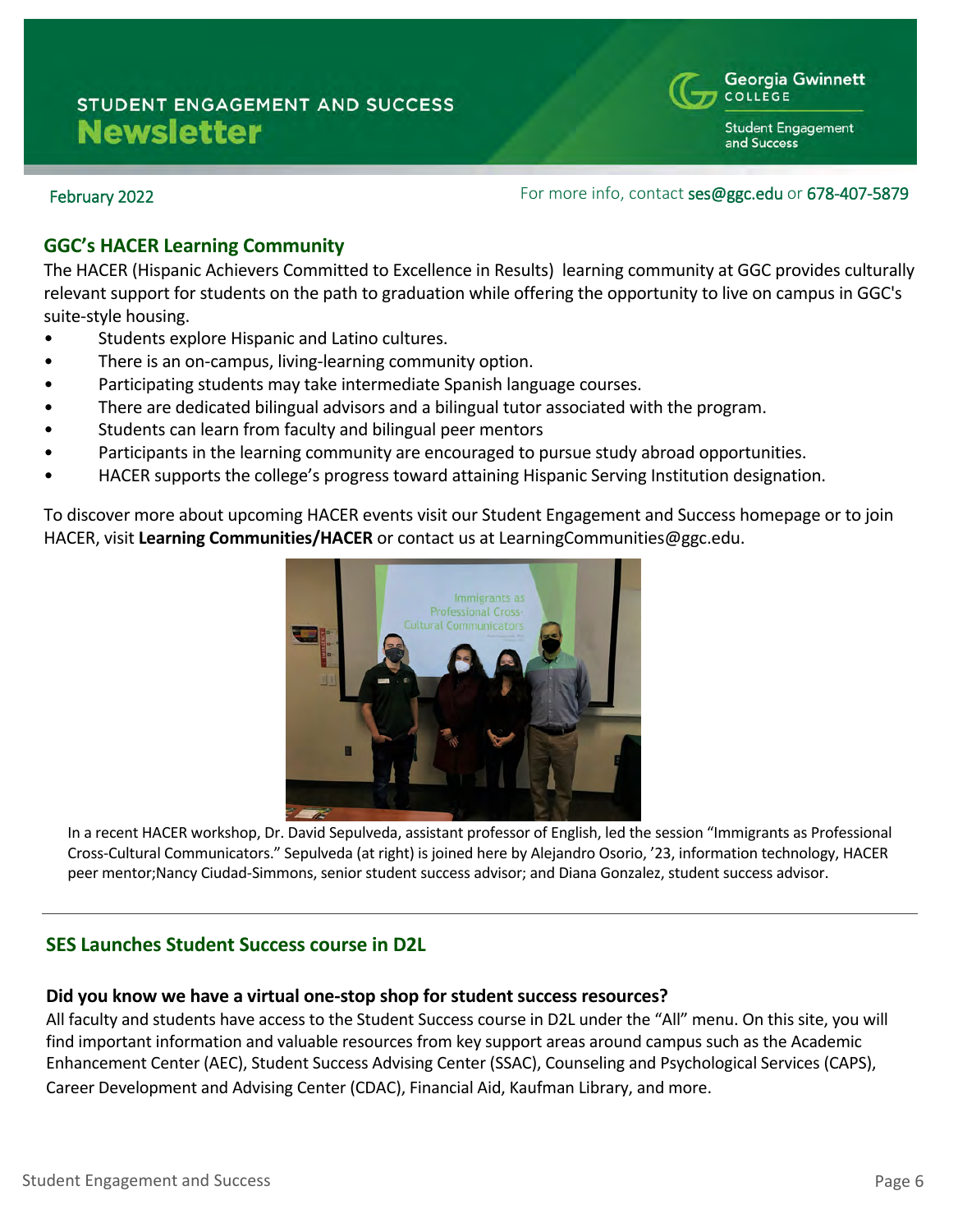

### February 2022 **Formore info, contact ses@ggc.edu or 678-407-5879**

Georgia Gwinnett

**Student Engagement** 

COLLEGE

and Success

The **Student Success D2L** site will provide a host of opportunities to boost your and your students' resource knowledge:

- browse videos on learning tips
- download flyers on student success best practices at the start of the semester, midterm and finals
- print a checklist of mentoring milestones; access online workshops on time management, avoiding test anxiety, and other success topics
- learn how to responsibly and effectively choose sources for personal or academic research subjects. Visit the Student Success D2L site today to explore and learn more.

## **SES Listened and is Presenting the Following [Data Sharing Tour Spring 2022](https://mcusercontent.com/4a4a039194bc553f428be53bd/files/8f887ab3-8be6-3e86-19b1-1aaaddb73d3f/Spring_2022_Data_Sharing_Flyer_Final.pdf)**

# **SES Spring 2022 Data Sharing Tour**

All events will take place from 1 p.m. to 2 p.m.

| <b>Topic</b>                                             | <b>Date</b> |
|----------------------------------------------------------|-------------|
| Hope, Zell, Pell Data for Student Financial Aid          | January 28  |
| <b>BeWell@GGC Data</b>                                   | February 4  |
| <b>Student Services Data</b>                             | February 25 |
| <b>High Impact Practice and Specialized Program Data</b> | March 4     |
| <b>Accuplacer Data and GGC 1000</b>                      | March 11    |
| <b>Student Course Grade DFW Data</b>                     | April 1     |
| <b>AEC Data and PSI</b>                                  | April 15    |
| <b>SES Advising Programs</b>                             | April 29    |



Please join Student Engagement and Success along with other campus and external community partners as we dive in and share data for insightful conversations.